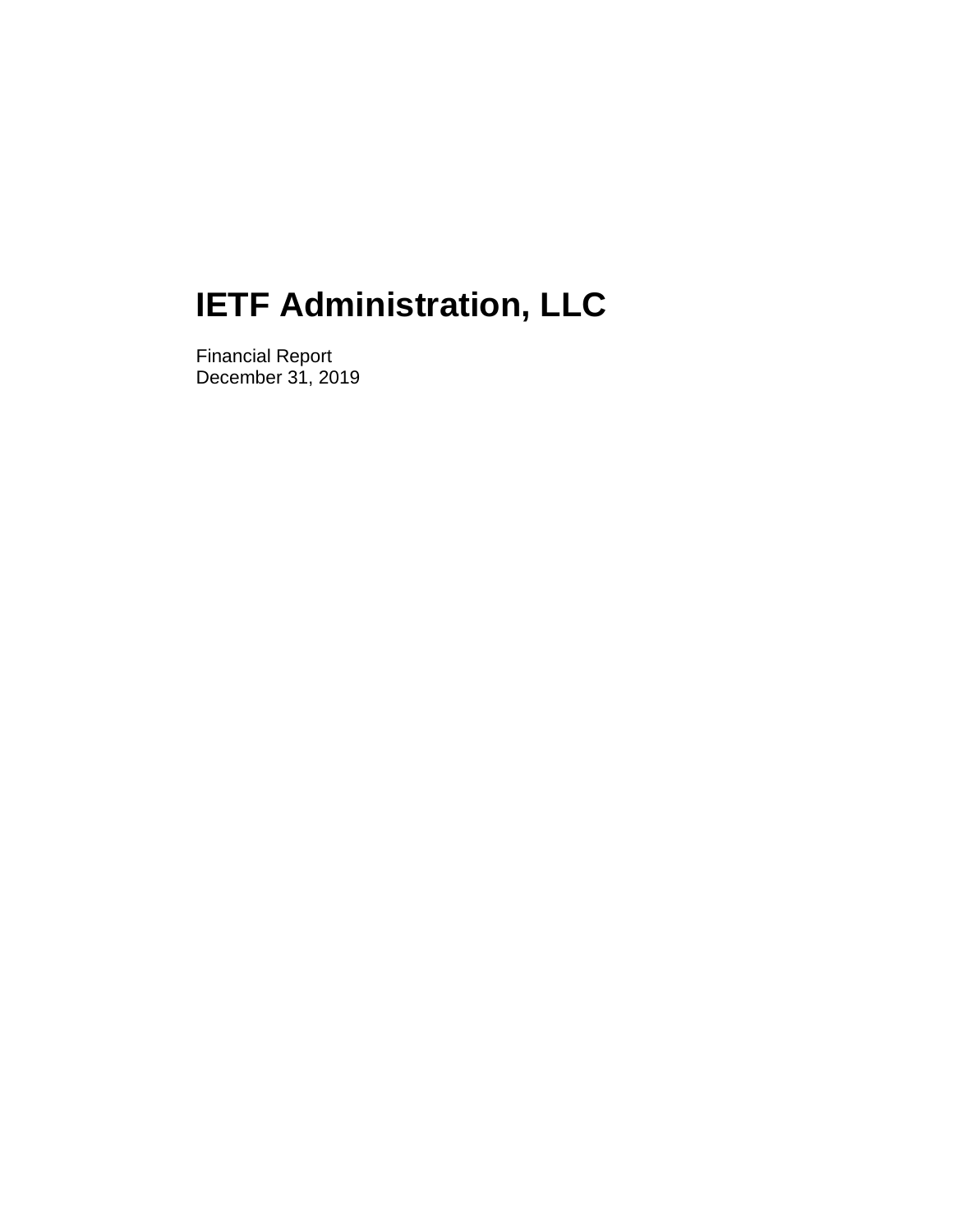## **Contents**

| Independent auditor's report  |          |
|-------------------------------|----------|
| <b>Financial statements</b>   |          |
| Balance sheet                 | 2        |
| Statement of activities       | 3        |
| Statement of cash flows       | 4        |
| Notes to financial statements | $5 - 12$ |
|                               |          |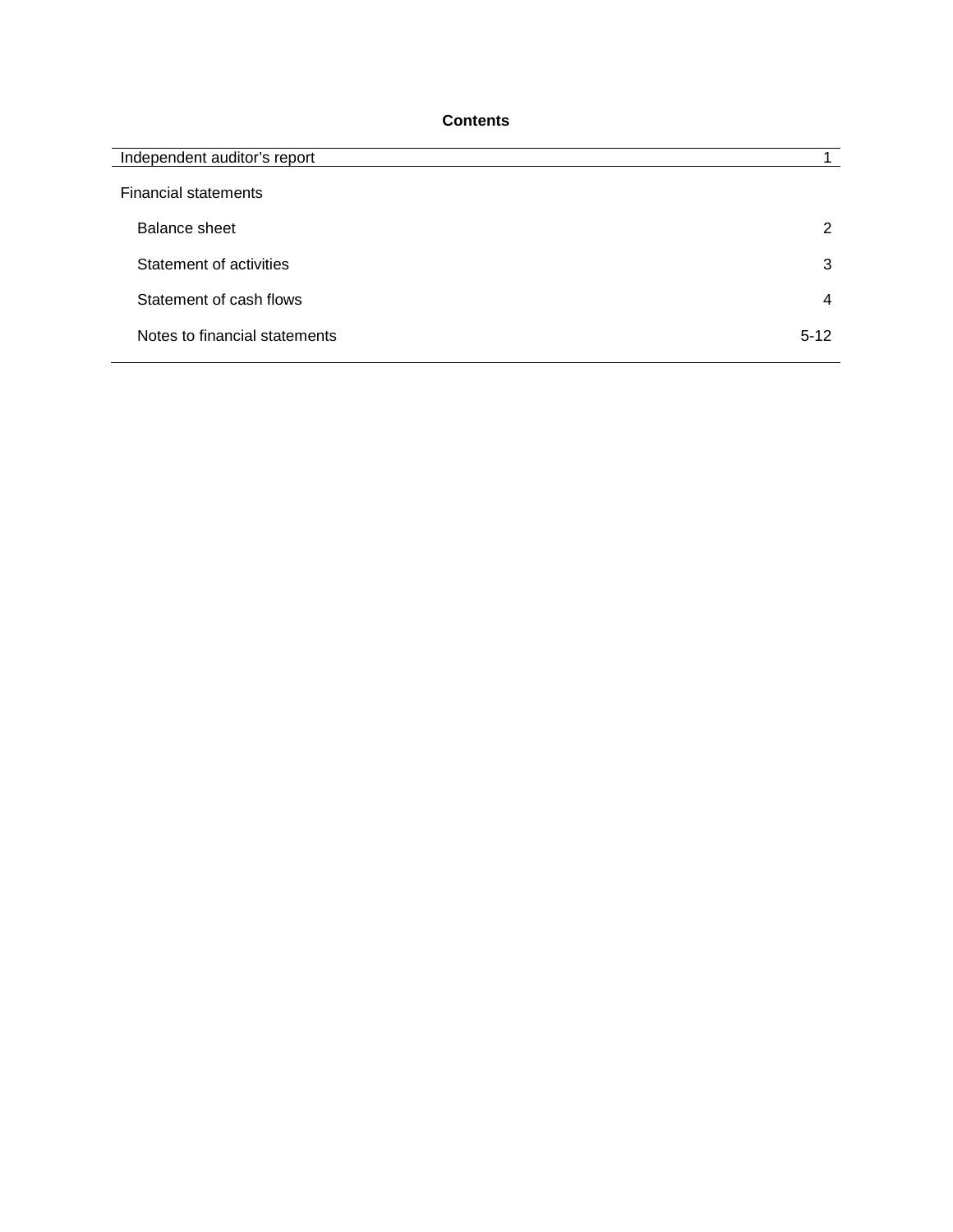

**RSM US LLP** 

#### **Independent Auditor's Report**

Audit Committee IETF Administration, LLC

#### **Report on the Financial Statements**

We have audited the accompanying financial statements of IETF Administration, LLC (IETF), which comprise the balance sheet as of December 31, 2019, the related statements of activities and cash flows for the year then ended, and the related notes to the financial statements.

#### **Management's Responsibility for the Financial Statements**

Management is responsible for the preparation and fair presentation of these financial statements in accordance with accounting principles generally accepted in the United States of America; this includes the design, implementation and maintenance of internal control relevant to the preparation and fair presentation of financial statements that are free from material misstatement, whether due to fraud or error.

#### **Auditor's Responsibility**

Our responsibility is to express an opinion on these financial statements based on our audit. We conducted our audit in accordance with auditing standards generally accepted in the United States of America. Those standards require that we plan and perform the audit to obtain reasonable assurance about whether the financial statements are free from material misstatement.

An audit involves performing procedures to obtain audit evidence about the amounts and disclosures in the financial statements. The procedures selected depend on the auditor's judgment, including the assessment of the risks of material misstatement of the financial statements, whether due to fraud or error. In making those risk assessments, the auditor considers internal control relevant to the entity's preparation and fair presentation of the financial statements in order to design audit procedures that are appropriate in the circumstances, but not for the purpose of expressing an opinion on the effectiveness of the entity's internal control. Accordingly, we express no such opinion. An audit also includes evaluating the appropriateness of accounting policies used and the reasonableness of significant accounting estimates made by management, as well as evaluating the overall presentation of the financial statements.

We believe that the audit evidence we have obtained is sufficient and appropriate to provide a basis for our audit opinion.

#### **Opinion**

In our opinion, the financial statements referred to above present fairly, in all material respects, the financial position of IETF as of December 31, 2019, and the changes in its net assets and its cash flows for the year then ended in accordance with accounting principles generally accepted in the United States of America.

RSM US LLP

McLean, Virginia May 18, 2020

THE POWER OF BEING UNDERSTOOD AUDIT | TAX | CONSULTING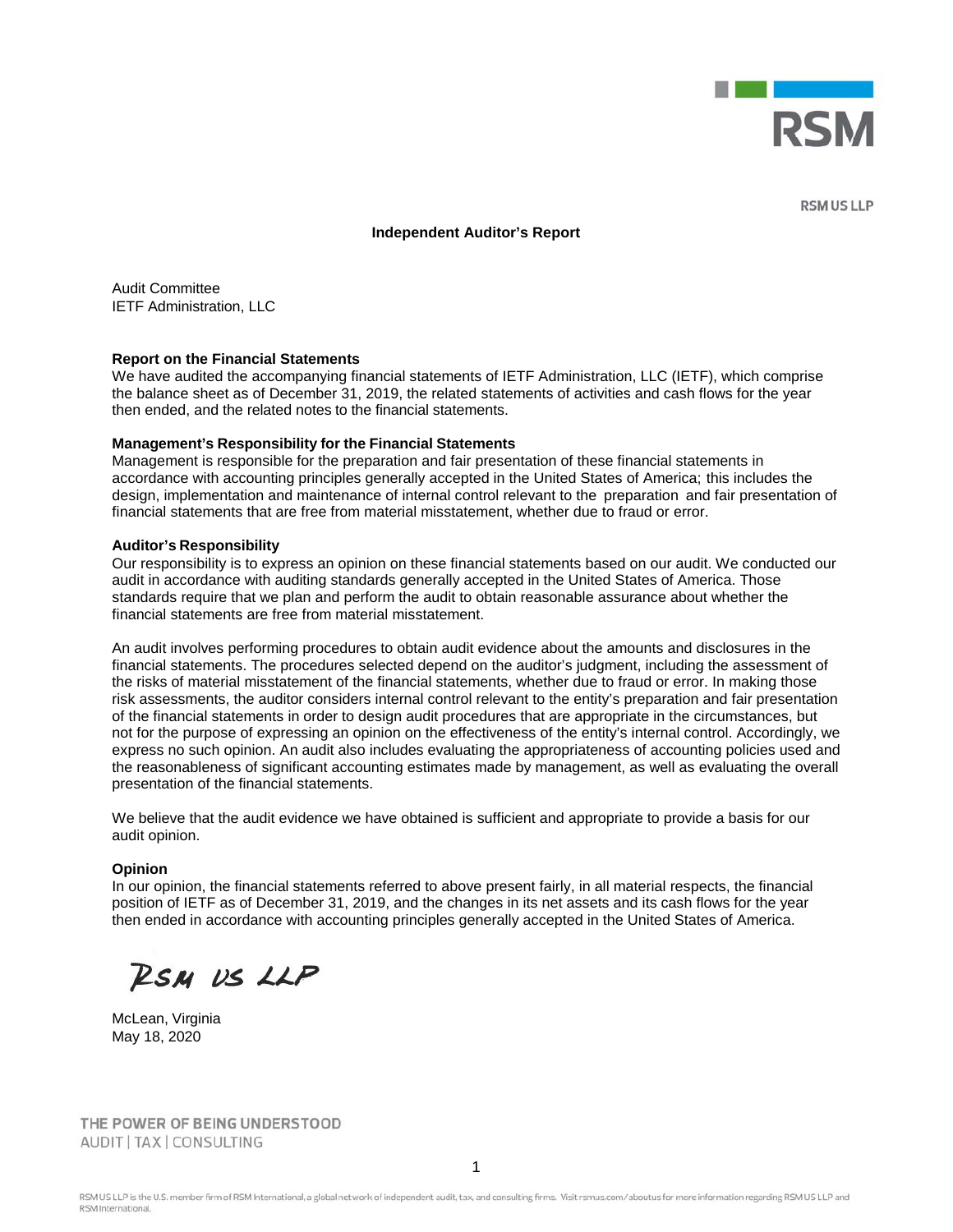**Balance Sheet December 31, 2019**

# **Assets**

| Cash<br>Investments<br>Accounts receivable<br>Promises to give, net<br>Prepaid expenses<br>Due from related party<br>Property and equipment, net | \$<br>8,040,028<br>17,139,666<br>397,371<br>659,412<br>420,587<br>37,196<br>445,540 |
|--------------------------------------------------------------------------------------------------------------------------------------------------|-------------------------------------------------------------------------------------|
| <b>Total assets</b>                                                                                                                              | 27,139,800                                                                          |
| <b>Liabilities and Net Assets</b>                                                                                                                |                                                                                     |
| Liabilities:                                                                                                                                     |                                                                                     |
| Accounts payable and accrued expenses                                                                                                            | \$<br>133,384                                                                       |
| Deferred revenue                                                                                                                                 | 741,724                                                                             |
| <b>Total liabilities</b>                                                                                                                         | 875,108                                                                             |
| Net assets:                                                                                                                                      |                                                                                     |
| Withour donor restrictions                                                                                                                       | 18,663,962                                                                          |
| With donor restrictions                                                                                                                          | 7,600,730                                                                           |
| <b>Total net assets</b>                                                                                                                          | 26,264,692                                                                          |
| <b>Total liabilities and net assets</b>                                                                                                          | 27,139,800                                                                          |

See notes to financial statements.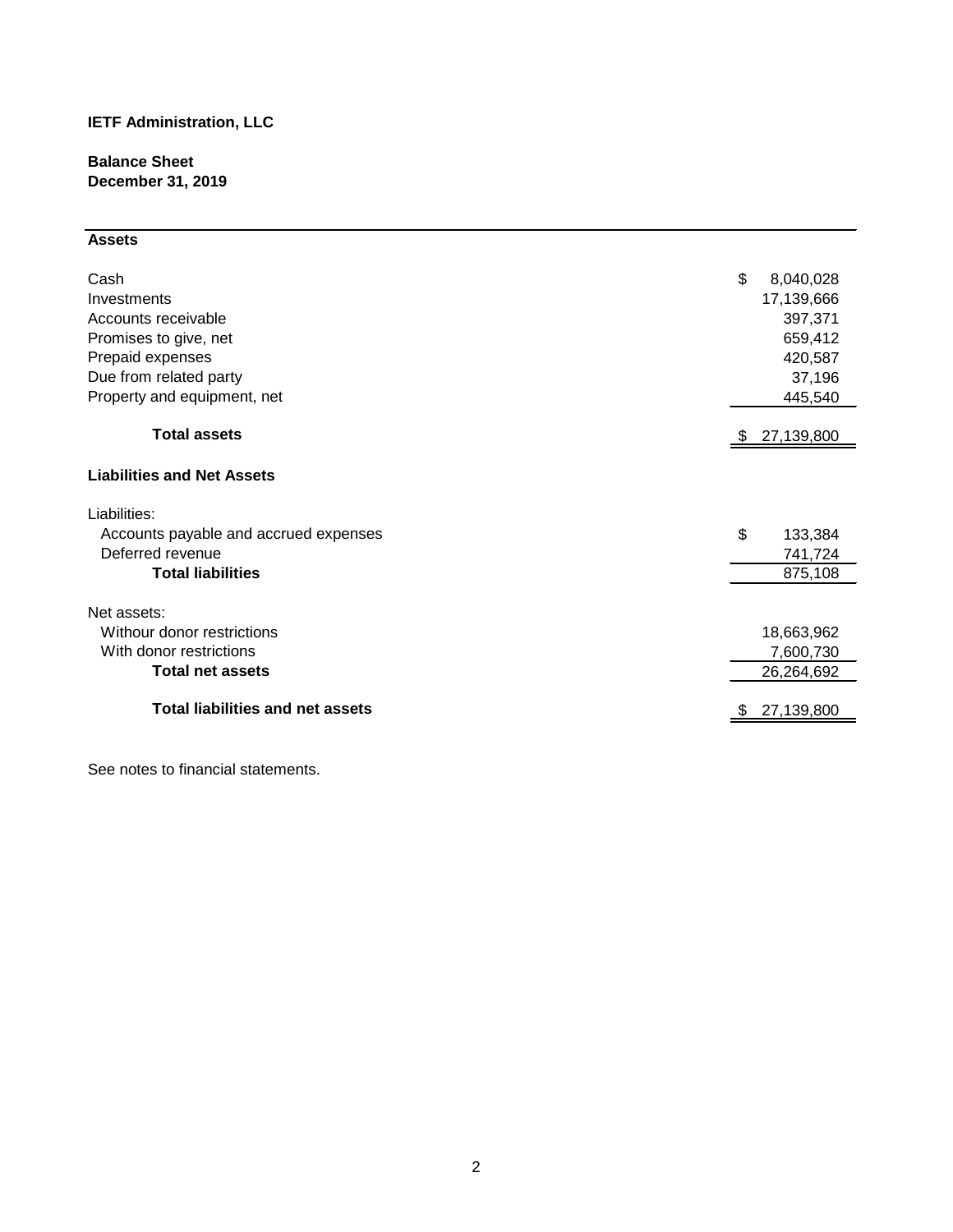# **Statement of Activities**

**Year Ended December 31, 2019**

|                                       | <b>Without Donor</b> | With Donor      |         |            |  |
|---------------------------------------|----------------------|-----------------|---------|------------|--|
|                                       | <b>Restrictions</b>  | Restrictions    |         | Total      |  |
| Revenue and support:                  |                      |                 |         |            |  |
| Contributions                         | \$<br>17,192,814     | \$<br>2,586,935 | \$      | 19,779,749 |  |
| Registrations and meetings            | 3,943,452            |                 |         | 3,943,452  |  |
| Investment income, net                | 431,149              | 16,291          |         | 447,440    |  |
| Other                                 | 17,688               |                 |         | 17,688     |  |
| Net assets released from restrictions | 5,002,496            | (5,002,496)     |         |            |  |
| <b>Total revenue and support</b>      | 26,587,599           | (2,399,270)     |         | 24,188,329 |  |
|                                       |                      |                 |         |            |  |
| Expenses:                             |                      |                 |         |            |  |
| Program services:                     |                      |                 |         |            |  |
| Technology and standards development  | 3,735,558            |                 |         | 3,735,558  |  |
| Education and outreach                | 1,398,347            |                 |         | 1,398,347  |  |
| Supporting services:                  |                      |                 |         |            |  |
| General and administrative            | 2,171,585            |                 |         | 2,171,585  |  |
| Information technology                | 693,147              |                 | 693,147 |            |  |
| <b>Total expenses</b>                 | 7,998,637            |                 |         | 7,998,637  |  |
|                                       |                      |                 |         |            |  |
| <b>Change in net assets</b>           | 18,588,962           | (2,399,270)     |         | 16,189,692 |  |
| Net assets:                           |                      |                 |         |            |  |
| <b>Beginning</b>                      | 75,000               | 10,000,000      |         | 10,075,000 |  |
|                                       |                      |                 |         |            |  |
| Ending                                | 18,663,962           | \$<br>7,600,730 | \$      | 26,264,692 |  |

See notes to financial statements.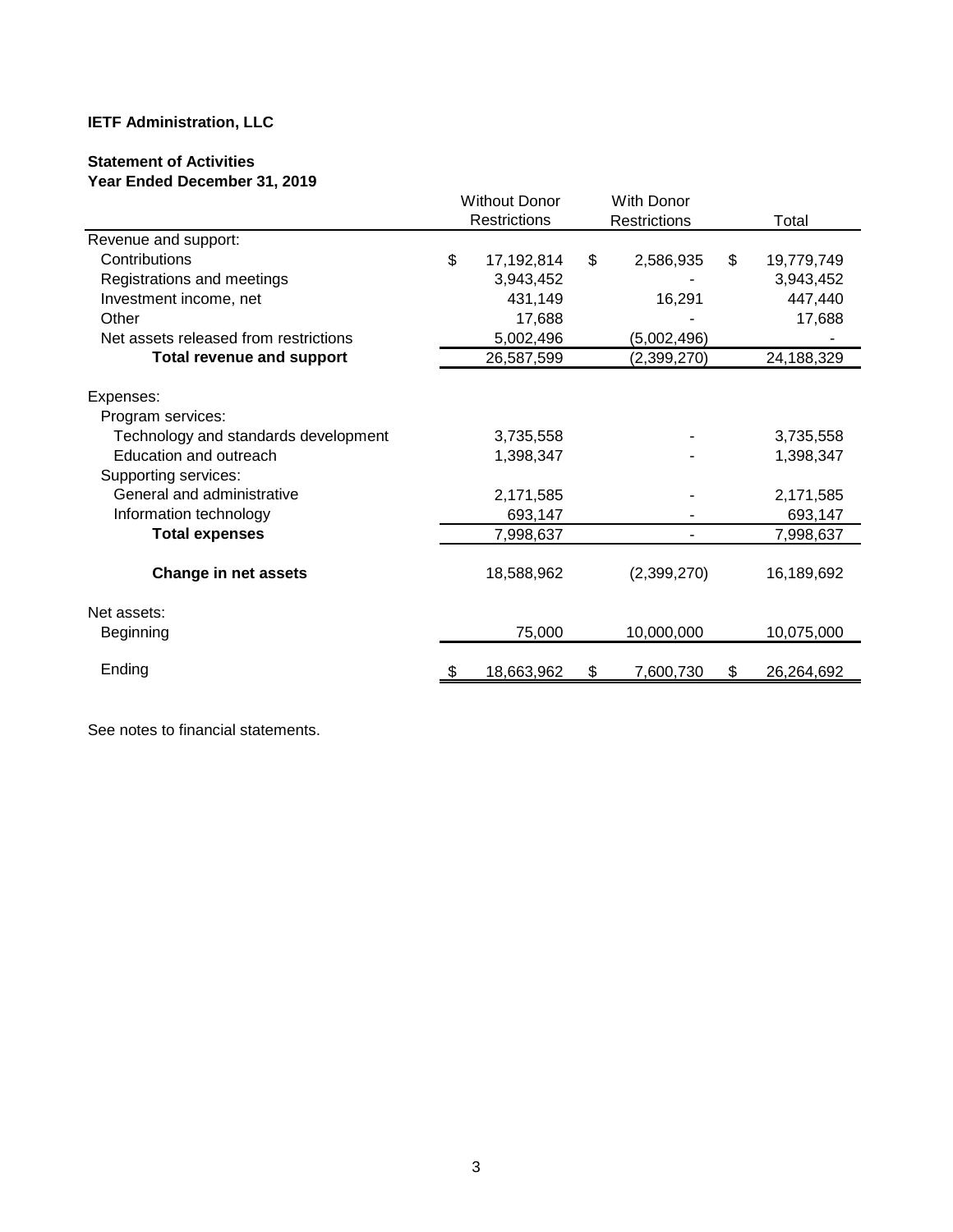## **Statement of Cash Flows Year Ended December 31, 2019**

| Cash flows from operating activities:                                      |    |                |
|----------------------------------------------------------------------------|----|----------------|
| Change in net assets                                                       | \$ | 16,189,692     |
| Adjustments to reconcile change in net assets to net cash                  |    |                |
| provided by operating activities:                                          |    |                |
| Depreciation and amortization                                              |    | 349,739        |
| Net realized and unrealized gain on investments                            |    | (137, 250)     |
| Contributions restricted for investment in perpetuity                      |    | (2,461,935)    |
| Changes in assets and liabilities:                                         |    |                |
| (Increase) decrease in:                                                    |    |                |
| Accounts receivable                                                        |    | (397, 371)     |
| Promises to give, net                                                      |    | 4,340,588      |
| Prepaid expenses                                                           |    | (420, 587)     |
| Due from related party                                                     |    | (113, 703)     |
| (Decrease) increase in:                                                    |    |                |
| Accounts payable and accrued expenses                                      |    | 133,384        |
| Deferred revenue                                                           |    | 741,724        |
| Net cash provided by operating activities                                  |    | 18,224,281     |
| Cash flows from investing activities:                                      |    |                |
| Proceeds from sales of investments                                         |    | 6,078,790      |
| Purchase of investments                                                    |    | (23,081,206)   |
| Purchase of property and equipment                                         |    | (795, 279)     |
| Net cash used in investing activities                                      |    | (17, 797, 695) |
|                                                                            |    |                |
| Cash flows from financing activities:                                      |    |                |
| Contributions restricted for investment in perpetuity                      |    | 2,461,935      |
| Net cash provided by financing activities                                  |    | 2,461,935      |
| Net increase in cash                                                       |    | 2,888,521      |
| Cash:                                                                      |    |                |
| <b>Beginning</b>                                                           |    | 5,151,507      |
|                                                                            |    |                |
| Ending                                                                     |    | 8,040,028      |
| Supplemental disclosure of noncash operating activities:                   |    |                |
| Accounts receivables, prepaid expenses, accrued expenses, accounts payable |    |                |
| and deferred revenue transferred from Internet Society                     | \$ | 623,671        |
|                                                                            |    |                |
| Supplemental disclosure of noncash investing activities:                   |    |                |
| Property and equipment transferred from Internet Society                   | ৾৵ | 537,330        |
|                                                                            |    |                |

See notes to financial statements.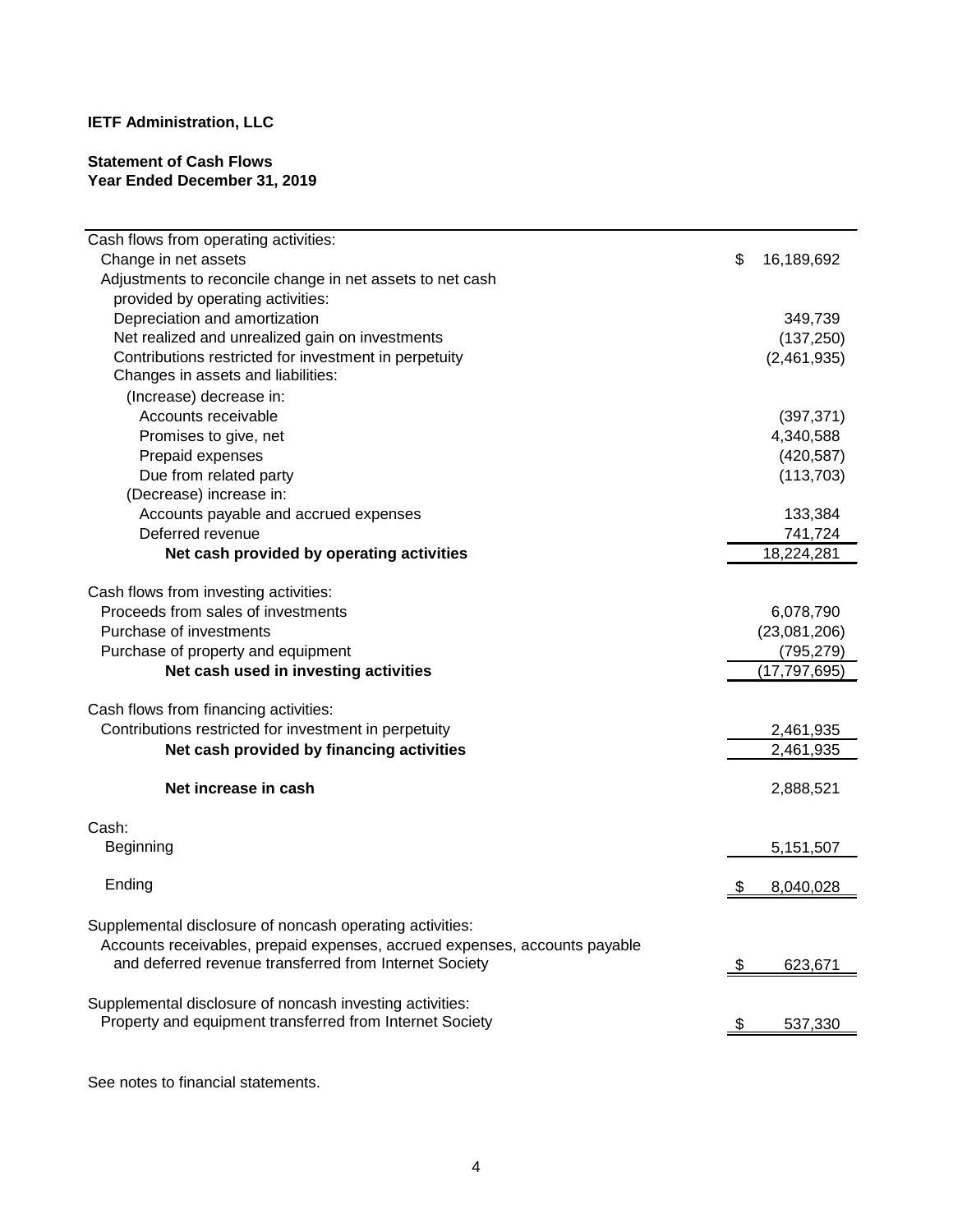#### **Notes to Financial Statements**

#### **Note 1. Nature of Activities and Significant Accounting Policies**

**Nature of activities:** IETF Administration, LLC (IETF) was formed under the laws of the Limited Liability Company act of the State of Delaware as a single-member limited liability company of the Internet Society (ISOC), a Washington, D.C. nonprofit corporation that has been recognized by the Internal Revenue Service as exempt from federal income tax under section 501(c)(3) of the Internal Revenue Code of 1986, as amended and is classified as a public charity. IETF's purpose under its organizing documents are limited to activities consistent with a  $501(c)(3)$  organization. IETF's mission is to make the Internet work better by producing high quality, relevant technical documents that influence the way people design, use and manage the Internet.

A summary of significant accounting policies follows:

**Basis of accounting:** The accompanying financial statements are presented in accordance with the accrual basis of accounting, whereby revenue is recognized when earned and expenses are recognized when incurred.

**Basis of presentation:** Due to IETF's limited purpose consistent with an organization organized as a nonprofit entity, IETF's financial statement presentation follows the recommendations under the Not-for-Profit Entities Topic of the Financial Accounting Standards Board (FASB) Accounting Standards Codification (ASC). Under the ASC, IETF is required to report information regarding its balance sheet and activities according to two classes of net assets: with donor restrictions and without donor restrictions.

**Use of estimates:** The preparation of the financial statements requires management to make estimates and assumptions that affect the reported amounts of assets and liabilities and disclosure of contingent assets and liabilities at the date of the financial statements, and the reported amounts of revenue and expenses during the reporting period. Accordingly, actual results could differ from those estimates.

**Financial risk:** IETF maintains its cash in bank deposit accounts which, at times, may exceed federally insured limits. IETF has not experienced any losses in such accounts and believes it is not exposed to any significant risk on cash.

IETF invests in professionally managed portfolios that contain various securities. Such investments are exposed to various risks, such as market and credit. Due to the level of risk associated with such investments and the level of uncertainty related to changes in the value of such investments, it is at least reasonably possible that changes in risks in the near term could materially affect investment balances and the amounts reported in the financial statements.

**Investments:** Investments are reported at their fair values in the balance sheet. Net investment return/(loss) is reported in the statement of activities and consists of interest and dividend income, realized and unrealized capital gains and losses, less investment expenses. Cash held in money market funds within investment portfolio are held at cost and classified as investments.

**Accounts receivable:** Receivables are carried at original invoice amounts less an estimate made for doubtful receivables based on a review of all outstanding amounts on a monthly basis. Management determines the allowance for doubtful accounts by identifying troubled accounts and by using the historical experience applied to an aging of accounts. Receivables are written off when deemed uncollectible. Based on management's evaluation of the collectability of accounts receivable, IETF considered accounts receivable to be fully collectible. There was no allowance for doubtful accounts recorded for the year ended December 31, 2019.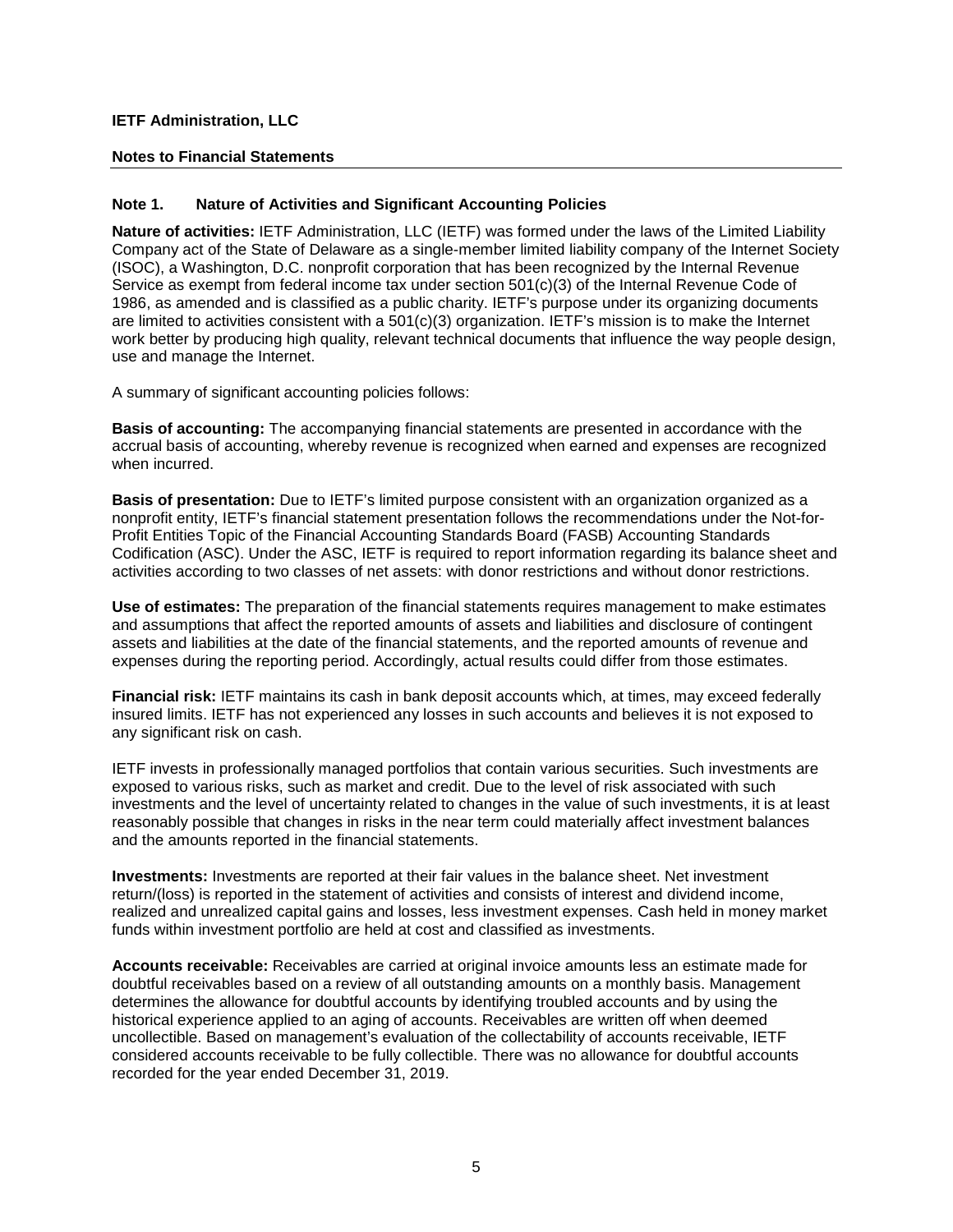#### **Notes to Financial Statements**

#### **Note 1. Nature of Activities and Significant Accounting Policies (Continued)**

**Promises to give:** Unconditional promises to give are recognized as support in the period that IETF is notified of the contribution by the donor and acknowledged and identified by the donor. Unconditional promises to give are initially recorded at fair value less an estimate made for doubtful promises based on a review of all outstanding promises on a monthly basis. Promises to give to be collected after one year are discounted at an appropriate discount rate commensurate with the risks involved. Management determines the allowance for doubtful promises by using the historical experience applied to an aging of promises. Promises are written off when deemed uncollectible. Based on management's evaluation of the collection of the promise to give, there was no provision for doubtful accounts at December 31, 2019.

**Property and equipment:** Property and equipment are stated at cost less accumulated depreciation and amortization. Depreciation is computed using the straight-line method over the estimated useful lives of the related assets, generally three years. The cost of maintenance and repairs is recorded as expenses are incurred. IETF's policy is to capitalize all property and equipment over \$5,000.

**Revenue recognition:** IETF's revenue streams under contracts with customers are comprised of registrations and meetings fee for conference event services. Fees for registrations and meetings are recognized when a given performance obligation is satisfied, when conference event takes place. All of IETF's revenue under contracts with customers is earned in the United States. Deferred revenue represents the unearned portion of revenue related to the future conference registrations and meetings.

**Contributions:** Unconditional contributions are recognized as support when the promise is received. All donor-restricted support is reported as an increase in net assets with donor restrictions, depending on the nature of the restrictions. When a restriction expires (that is, when a stipulated time restriction ends or purpose restriction is accomplished), net assets with donor restrictions are reclassified to net assets without donor restrictions and reported on the statement of activities as net assets released from restrictions. Restrictions that are met by IETF in the year in which they were received are recognized as unrestricted support.

**Income taxes:** IETF is single member LLC, a nonprofit organization exempt under the provision of Section 501(c)(3) of the Internal Revenue Code. It is a disregarded entity for tax reporting purposes.

**Adopted accounting pronouncement:** In May 2014, the FASB issued Accounting Standards Update (ASU) No. 2014-09, *Revenue from Contracts with Customers (Topic 606),* requiring an entity to recognize the amount of revenue to which it expects to be entitled for the transfer of promised goods or services to customers. The updated standard replaces most existing revenue recognition guidance in U.S. GAAP and permits the use of either a full retrospective or retrospective with cumulative effect transition method. ASU No. 2015-14, which defers the effective date of ASU No. 2014-09 one year making it effective for annual reporting periods beginning after December 15, 2018. This ASU was adopted using the modified retrospective method by IETF in 2019. The adoption of this ASU had no significant impact to IETF.

In June 2018, the FASB issued ASU No. 2018-08, *Not-for-Profit Entities (Topic 958): Clarifying the Scope and the Accounting Guidance for Contributions Received and Contributions Made*. This ASU clarifies the guidance for evaluating whether a transaction is reciprocal (i.e., an exchange transaction) or nonreciprocal (i.e., a contribution) and for distinguishing between conditional and unconditional contributions. The ASU also clarifies the guidance used by entities other than not-for-profits to identify and account for contributions made. The ASU has different effective dates for resource recipients and resource providers. Where IETF is the resource recipient, the ASU is applicable to contributions received for annual periods beginning after December 15, 2018. The adoption of this ASU had no significant impact to IETF.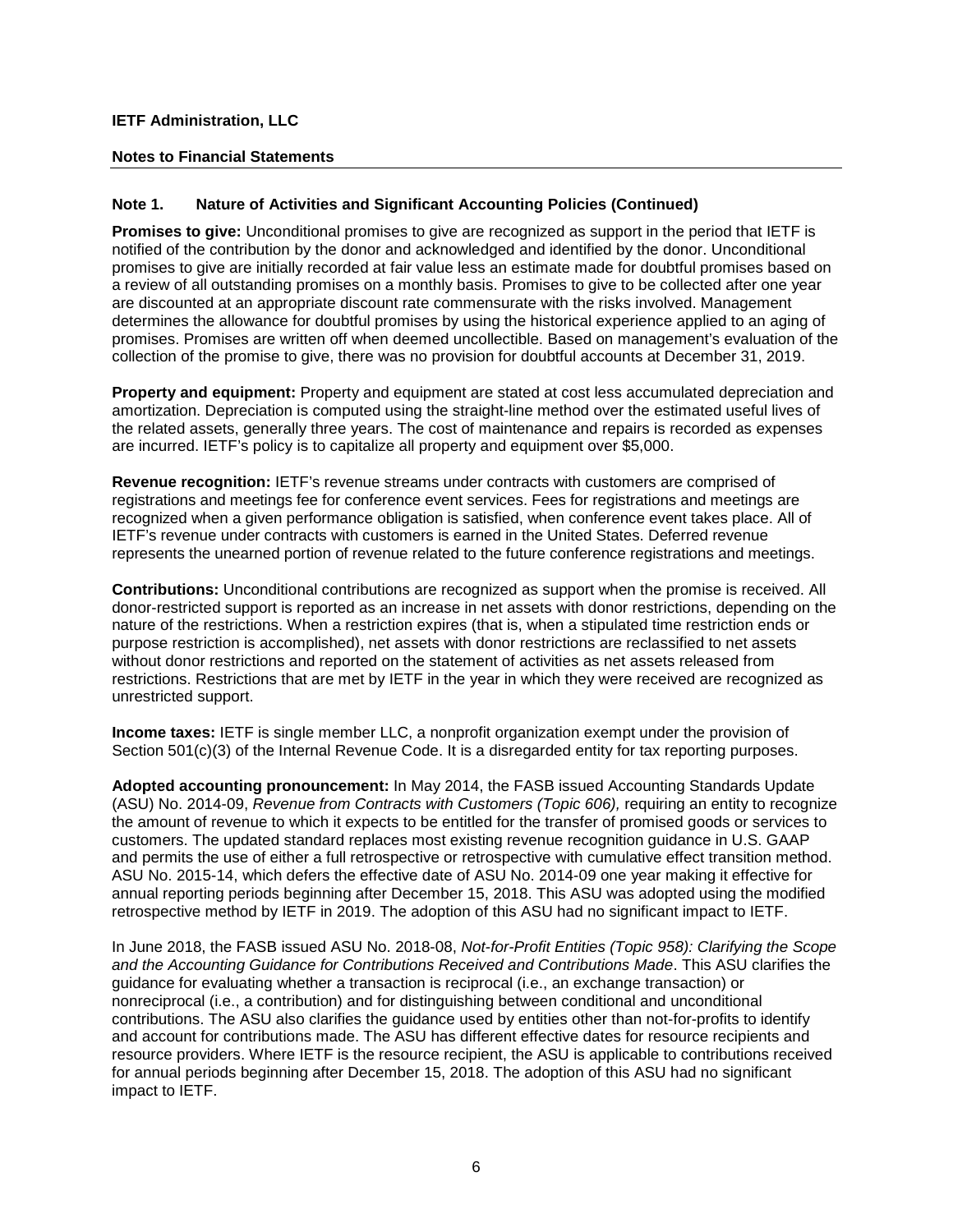#### **Notes to Financial Statements**

#### **Note 1. Nature of Activities and Significant Accounting Policies (Continued)**

**Upcoming accounting pronouncements:** In February 2016, the FASB issued ASU No. 2016-02, *Leases (Topic 842)*. The guidance in this ASU supersedes the leasing guidance in Topic 840, *Leases*. Under the new guidance, lessees are required to recognize lease assets and lease liabilities on the balance sheet for all leases with terms longer than 12 months. Leases will be classified as either finance or operating, with classification affecting the pattern of expense recognition in the statements of activities. The new standard is effective for fiscal years beginning after December 15, 2020. A modified retrospective transition approach is required for lessees for capital and operating leases existing at or entered into after, the beginning of the earliest comparative period presented in the financial statements, with certain practical expedients available. Management is evaluating the impact of adoption, if any, to the financial statements.

**Subsequent events:** IETF has evaluated subsequent events through May 18, 2020, which is the date the financial statements were available to be issued.

#### **Note 2. Investments**

Investments at December 31, 2019, consist of the following:

| Mutual funds               | \$ 5,999,945 |
|----------------------------|--------------|
| Cash deposits held at cost | 11.139.721   |
|                            | \$17.139.666 |

Investment income for the year ended December 31, 2019, consists of the following:

| Interest and dividends       | 310.190 |
|------------------------------|---------|
| Unrealized and realized gain | 137,250 |
|                              | 447.440 |

IETF paid no investment fees for the year ended December 31, 2019.

#### **Note 3. Promises to Give**

Promises to give to be collected in more than one year from the date of the donor's commitment are measured using the present value of future cash flows based on a discount rate of 3%. Promises to give at December 31, 2019, consists of the following:

| Less than one year                 | 112.360 |
|------------------------------------|---------|
| One to five years                  | 673.722 |
|                                    | 786.082 |
| Less discount to net present value | 126.670 |
|                                    | 659.412 |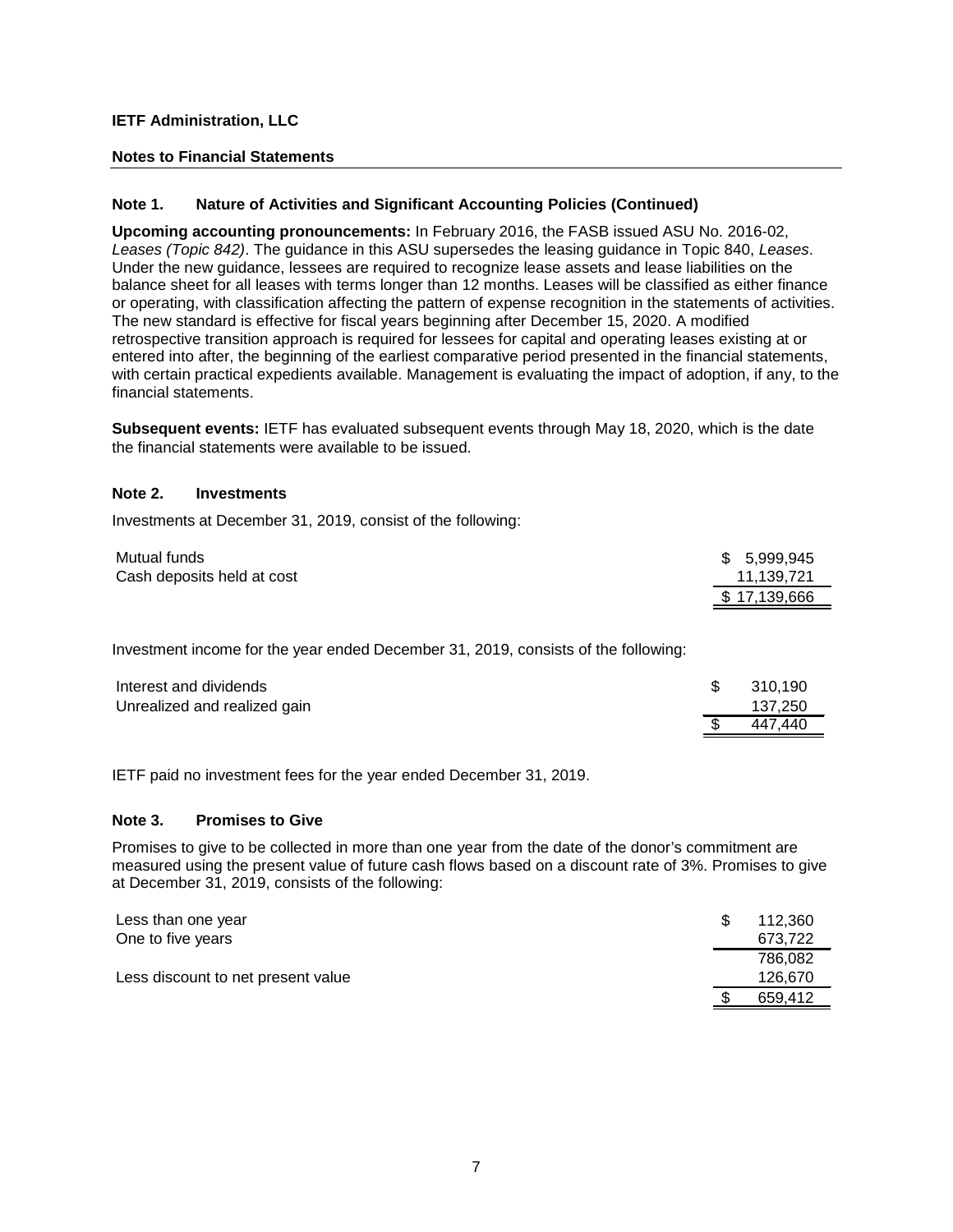#### **Notes to Financial Statements**

#### **Note 4. Fair Value Measurements**

The Fair Value Measurement Topic of the FASB ASC establishes a fair value hierarchy that is based on the valuation inputs used in the fair value measurements. This topic applies to all assets and liabilities that are being measured and reported on a fair value basis. The topic requires disclosure that establishes a framework for measuring fair value in U.S. GAAP and expands disclosure used to develop those measurements by establishing a hierarchy for ranking the quality and reliability of the information used to determine fair values.

This topic requires that assets and liabilities carried at fair value be classified and disclosed in one of the following three categories:

**Level 1:** Quoted market prices in active markets for identical assets or liabilities.

**Level 2:** Observable market-based inputs or unobservable inputs corroborated by market data.

**Level 3:** Unobservable inputs not corroborated by market data.

In determining the appropriate levels, IETF performs a detailed analysis of the assets and liabilities that are subject to the accounting standard. At each reporting period, all assets and liabilities for which the fair value measurement is based on significant unobservable inputs are classified as Level 3. There were no Level 3 inputs for any assets or liabilities held by IETF at December 31, 2019.

The tables below present the balances of assets measured at fair value on a recurring basis by level within the hierarchy at December 31, 2019:

|                                 |   | Total     |   | Level 1   |  |
|---------------------------------|---|-----------|---|-----------|--|
| Mutual funds:                   |   |           |   |           |  |
| Large blend                     | S | 1,646,889 | S | 1,646,889 |  |
| Intermediate bond               |   | 1,601,755 |   | 1,601,755 |  |
| Short-term bond                 |   | 923,975   |   | 923,975   |  |
| Foreign large blend             |   | 871,813   |   | 871,813   |  |
| High yield bond                 |   | 508,169   |   | 508,169   |  |
| Small blend                     |   | 291,598   |   | 291,598   |  |
| Diversified emerging markets    |   | 155,746   |   | 155,746   |  |
| Total mutual funds              |   | 5,999,945 |   | 5,999,945 |  |
|                                 |   |           |   |           |  |
| Total assets held at fair value |   | 5,999,945 |   | 5.999.945 |  |

Mutual funds are classified as Level 1 instruments, as they are actively traded on public exchanges and valued based on quoted market prices.

At December 31, 2019, IETF had cash and deposits of \$11,139,721 held temporarily in its investment portfolio. These are held at cost and are not included in the table above.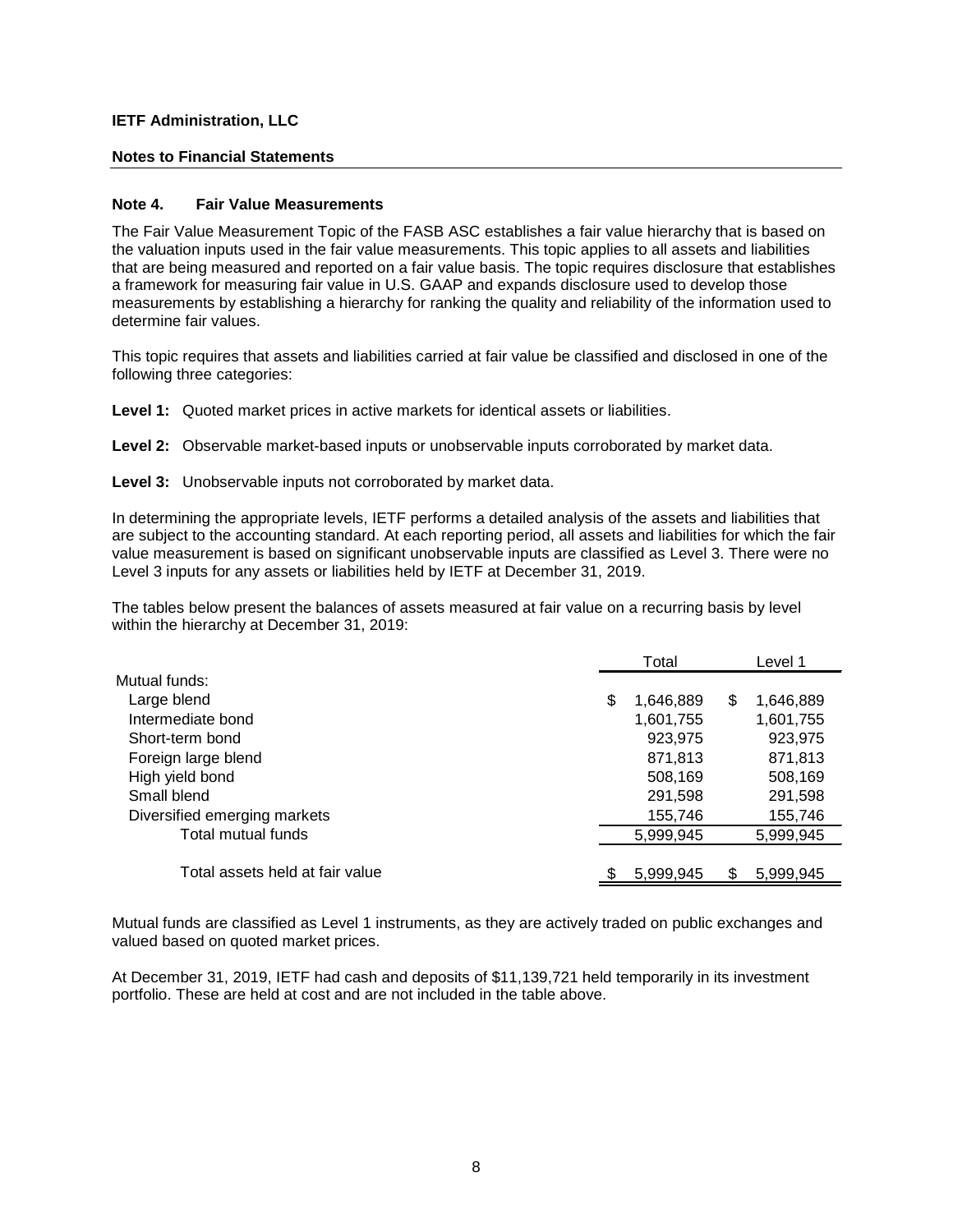#### **Notes to Financial Statements**

#### **Note 5. Property and Equipment**

Property and equipment and accumulated depreciation at December 31, 2019, consist of the following:

| Software                      | 218.818 |
|-------------------------------|---------|
| Computer equipment            | 576.461 |
|                               | 795.279 |
| Less accumulated depreciation | 349.739 |
|                               | 445.540 |

Depreciation expense for the year ended December 31, 2019, was \$349,739.

#### **Note 6. Net Assets With Donor Restrictions**

IETF follows the Codification subtopic, Reporting Endowment Funds. The Codification addresses accounting issues related to guidelines in the Uniform Prudent Management of Institutional Funds Act of 2006 (UPMIFA), which was adopted by the National Conferences of Commissioners on Uniform State Laws in July 2006. Management has interpreted UPMIFA as requiring the preservation of the fair value of original donor-restricted contributions as of the date of the gift, absent explicit donor stipulations to the contrary. As a result of this interpretation, IETF classified as net assets with donor restrictions that are permanent in nature: (a) the original value of permanently restricted cash contribution; and (b) the discounted value of future permanently restricted cash contributions, net of allowance for uncollectible promises. The remaining portion of donor-restricted cash contributions remain in the restricted endowment until those amounts are appropriated for expenditure in a manner consistent with the standard of prudence prescribed by UPMIFA. In accordance with UPMIFA, IETF considers the following factors in making a determination to appropriate or accumulate donor-restricted cash contributions:

- General economic conditions
- Possible effect of inflation or deflation
- Expected tax consequences, if any, of investment decisions or strategies
- Role that each investment or course of action plays within the overall investment portfolio of the fund
- The expected total return from income and the appreciation of investments
- Needs of the Endowment to make distributions and preserve capital
- An asset's special relationship, if any, to the charitable purposes of the Endowment

**Investment policy:** IETF invests all endowment funds, as well as other invested funds, in a fund managed by an investment manager according to the objectives and guidelines of IETF's investment policy. IETF's overall objective is to outperform inflation while minimizing potential losses. At least annually, IETF's Board of Trustees will review investment objectives to determine their continued applicability. Ultimate authority and responsibility for the financial policies rest with the Board.

**Spending policy:** IETF may appropriate for expenditure in its annual budget a percentage of the earnings. There may be times when IETF may opt not to take the spending rate but rather to reinvest some or all of the annual income.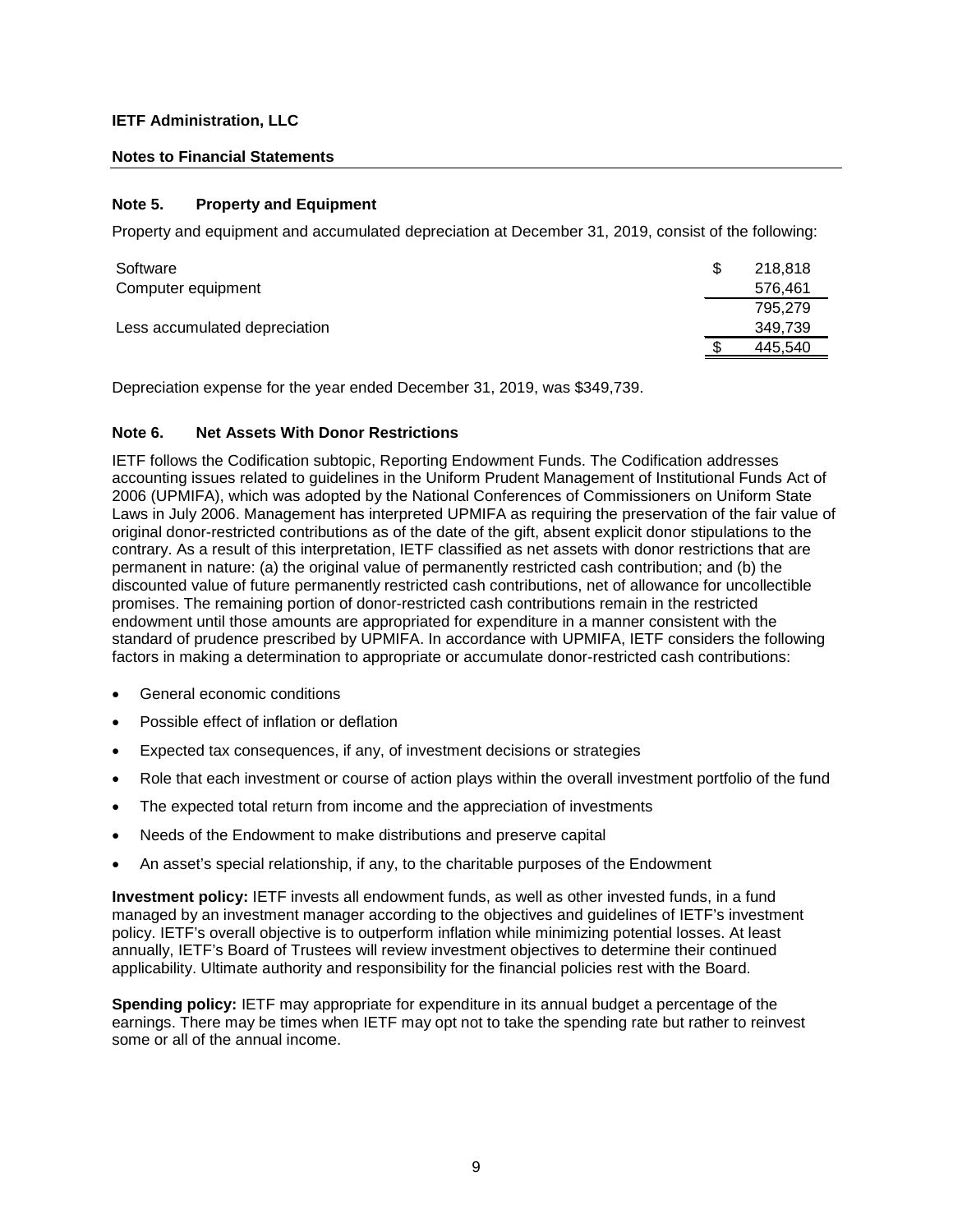#### **Notes to Financial Statements**

#### **Note 6. Net Assets With Donor Restrictions (Continued)**

Changes in net assets with donor restrictions during the year ended December 31, 2019, are as follows:

|                            | December 31.<br>2018 | Additions<br>and Endowment<br>Earnings | Released        |   | December 31.<br>2019 |
|----------------------------|----------------------|----------------------------------------|-----------------|---|----------------------|
| Time restricted:           |                      |                                        |                 |   |                      |
| <b>ISOC - Annual Funds</b> | 10,000,000<br>\$     | \$<br>-                                | \$<br>5,000,000 | S | 5,000,000            |
| Nokia sponsorship          |                      | 125,000                                |                 |   | 125,000              |
| Total time restricted      | 10,000,000           | 125,000                                | 5,000,000       |   | 5,125,000            |
| Purpose restricted:        |                      |                                        |                 |   |                      |
| Endowment earnings         |                      | 16.291                                 | 2,496           |   | 13,795               |
| Restricted for perpetuity: |                      |                                        |                 |   |                      |
| <b>IETF Endowment</b>      |                      | 2,461,935                              |                 |   | 2,461,935            |
|                            | 10,000,000           | \$<br>2,603,226                        | \$<br>5,002,496 |   | 7,600,730            |

IETF's endowment funds and fund activity for the year ended December 31, 2019, consist of the following:

|                                         | With Donor |              |
|-----------------------------------------|------------|--------------|
|                                         |            | Restrictions |
| Endowment net assets, beginning of year | S          |              |
| Contributions                           |            | 2,461,935    |
| Investment income                       |            | 16,291       |
| Appropriations                          |            | (2, 496)     |
| Endowment net assets, end of year       |            | 2,475,730    |

#### **Note 7. Related Party Transactions**

ISOC is the sole member of IETF. IETF entered into an agreement with ISOC when IETF formed separate legal entity during 2018. Under the agreement, ISOC transferred all of the assets attributable to IETF and will fund two installments of \$5,000,000 for IETF's fiscal years ending December 31, 2019 and 2020, which are to be used as a general operating fund for IETF.

In addition to the amounts described above, ISOC transferred full funds that make up IETF endowment which amounted to \$2,602,092 for the year ended December 31, 2019.

The CFO of ISOC and IETF's board chair will re-assess if additional funding is needed and will be completed by September 1, 2020.

During the year ended December 31, 2019, IETF recognized contribution revenue of \$24,459,529 for the transfer of accounts receivables, prepaid expenses, investments, property and equipment, accounts payable, deferred revenue and cash, received from ISOC which is presented on the statement of activities.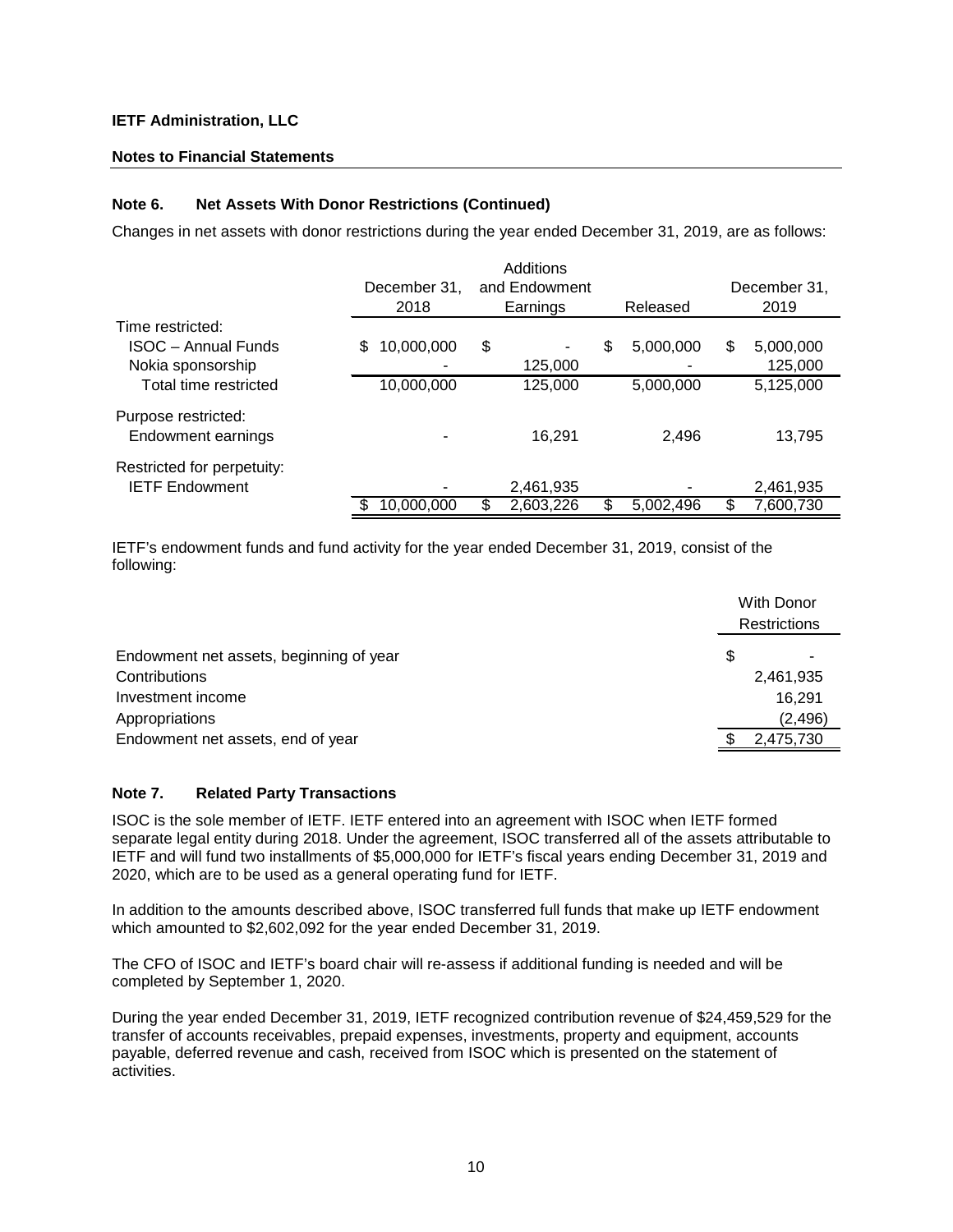#### **Notes to Financial Statements**

#### **Note 8. Liquidity**

IETF regularly monitors liquidity required to meet its annual operating needs and other contractual commitments while also striving to maximize the return on investment of its funds not required for annual operations. As of December 31, 2019, the following financial assets are available to meet annual operating needs of the 2020 fiscal year:

|     | 8,040,028  |
|-----|------------|
|     | 17,139,666 |
|     | 397,371    |
|     | 659,412    |
| \$. | 26,236,477 |
|     | 7,600,730  |
|     | 18,635,747 |
|     | \$         |

#### **Note 9. Functional Expenses**

The costs of providing various programs and other activities have been summarized on a functional basis. Expenses that can be identified with a specific program or support service are charged directly, according to their natural expenditure classification. IETF charges all expenses directly to functional classifications where it is benefited and there were no expense allocation during the year ended December 31, 2019.

IETF's analysis of expenses by function and nature for the year ended December 31, 2019, is as follows:

|                                                   | <b>Program Services</b> |                                                   |    |                           | <b>Supporting Services</b> |                               |    |                           |   |                      |
|---------------------------------------------------|-------------------------|---------------------------------------------------|----|---------------------------|----------------------------|-------------------------------|----|---------------------------|---|----------------------|
|                                                   |                         | Technology and<br><b>Standards</b><br>Development |    | Education<br>and Outreach |                            | General and<br>Administrative |    | Information<br>Technology |   | Total                |
| Conference and meetings                           | \$                      | 3,107,301                                         | \$ | 8.000                     | \$                         |                               | \$ |                           | S | 3,115,301            |
| Professional services<br>Travel and entertainment |                         | 357,094                                           |    | 1,261,756                 |                            | 1,999,676<br>42,591           |    | 658,836                   |   | 3,920,268<br>399,685 |
| Depreciation and amortization                     |                         | 268.724                                           |    | 63.333                    |                            | 17.683                        |    |                           |   | 349,740              |
| Contributions to affiliate                        |                         |                                                   |    | 65,258                    |                            |                               |    |                           |   | 65,258               |
| Banking and insurance                             |                         |                                                   |    |                           |                            | 54,537                        |    |                           |   | 54,537               |
| Marketing and sponsorship                         |                         |                                                   |    |                           |                            | 41,980                        |    |                           |   | 41.980               |
| Software and storage<br>Office and other expenses |                         | 2.140<br>299                                      |    |                           |                            | 9.422<br>1,079                |    | 30.295<br>4,016           |   | 41,857<br>5,394      |
| Occupancy                                         |                         |                                                   |    |                           |                            | 2,417                         |    |                           |   | 2,417                |
| Professional development and related              |                         |                                                   |    |                           |                            | 2,200                         |    |                           |   | 2,200                |
| Total expenses                                    |                         | 3,735,558                                         |    | \$1,398,347               | Æ.                         | 2,171,585                     |    | 693,147                   |   | 7,998,637            |